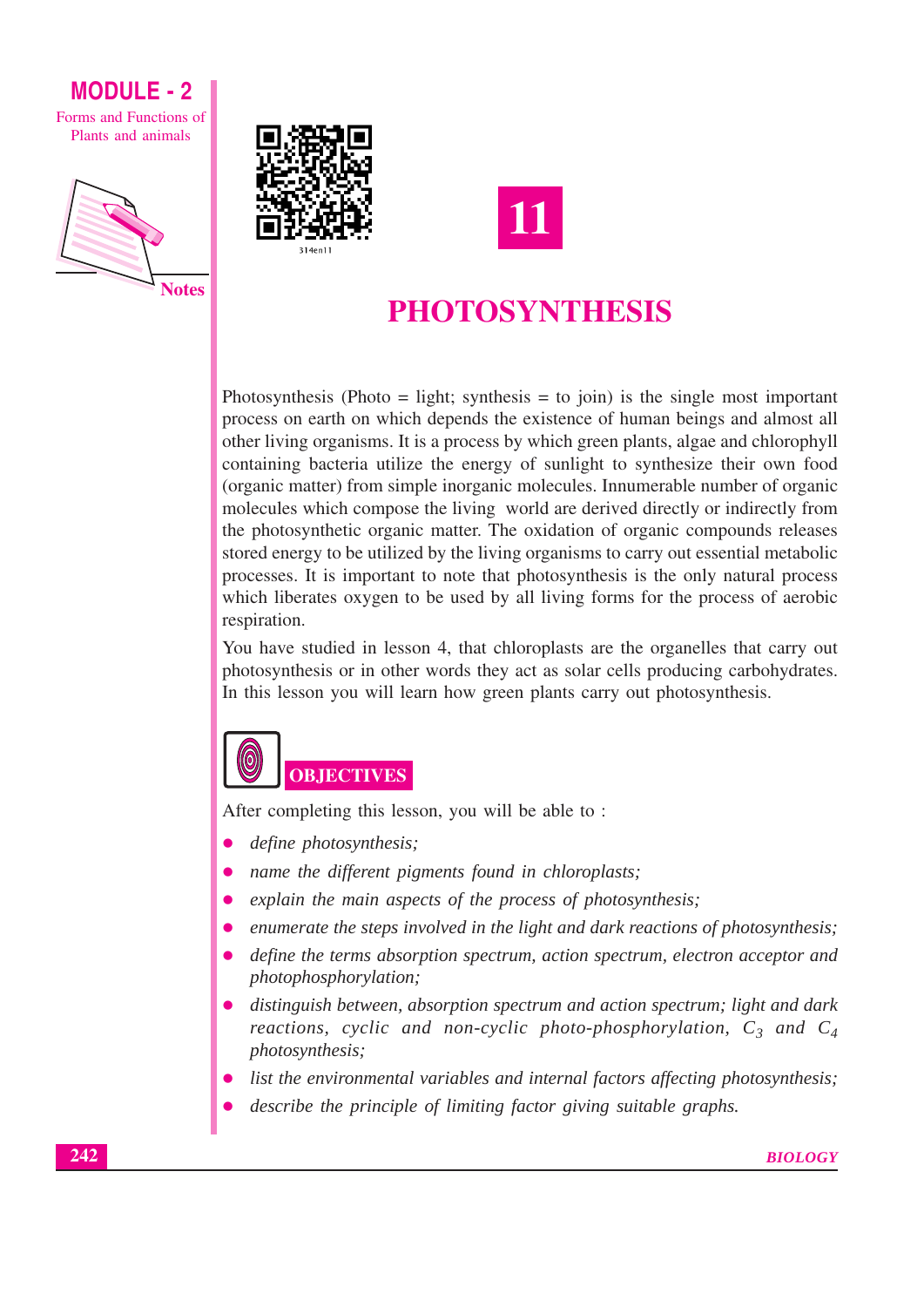## **11.1 PHOTOSYNTHESIS**

## 11.1 Let us look into the significance of the process

## **Significance**

- 1. Green plants possess the green pigment, chlorophyll which can capture, transform, translocate and store energy which is readily available for all forms of life on this planet.
- 2. Photosynthesis is a process in which light energy is converted into chemical energy.
- 3. Except green plants, no other organism can directly utilise solar energy to synthesize food, hence they are dependent on green plants for their survival.
- 4. Green plants which can prepare organic food from simple inorganic elements are called autotrophic while all other organisms which cannot prepare their own food are called heterotrophic.
- 5. During photosynthesis, oxygen liberated into the atmosphere makes the environment livable for all aerobic organisms.
- 6. Simple carbohydrates produced in photosynthesis are transformed into lipids, proteins, nucleic acids and other organic molecules.
- 7. Plants and plant products are the major food sources of almost all organisms on the earth.
- 8. Fossil fuels like coal, gas, and oil represent the photosynthetic products of the plants belonging to early geological periods.

## 11.1.1 What is photosynthesis?

Photosynthesis is the process by which green plants, in the presence of light combine water and carbon dioxide to form carbohydrates. Oxygen is released as a by product of photosynthesis. Current knowledge of photosynthesis has resulted from discoveries made over 300 years of work. Some landmark experiments are given in the box below.

- Joseph Priestley (1772) and later Jan Ingenhousz (1779) showed that plants have the ability to take up  $CO<sub>2</sub>$  from the atmosphere and release  $O<sub>2</sub>$ .
- Ingenhousz also discovered that release of  $O_2$  by plants was possible only in presence of sunlight and by the green parts of the plant.
- Robert Hill (1939) demonstrated that isolated chloroplasts evolve  $O_2$  when they are illuminated in the presence of electron acceptor which gets reduced. This reaction called Hill reaction accounts for the use of water as a source of electrons and protons for  $CO_2$  fixation and release of  $O_2$ as bye-product.

Photosynthesis is represented by the following overall chemical equation:

 $6CO_2 + 12H_2O \xrightarrow{\text{Chlorophyll}} C_6H_{12}O_6 + 6H_2O + 6O_2$ 

**BIOLOGY** 

Forms and Functions of Plants and animals

**MODULE - 2** 



**Notes** 

243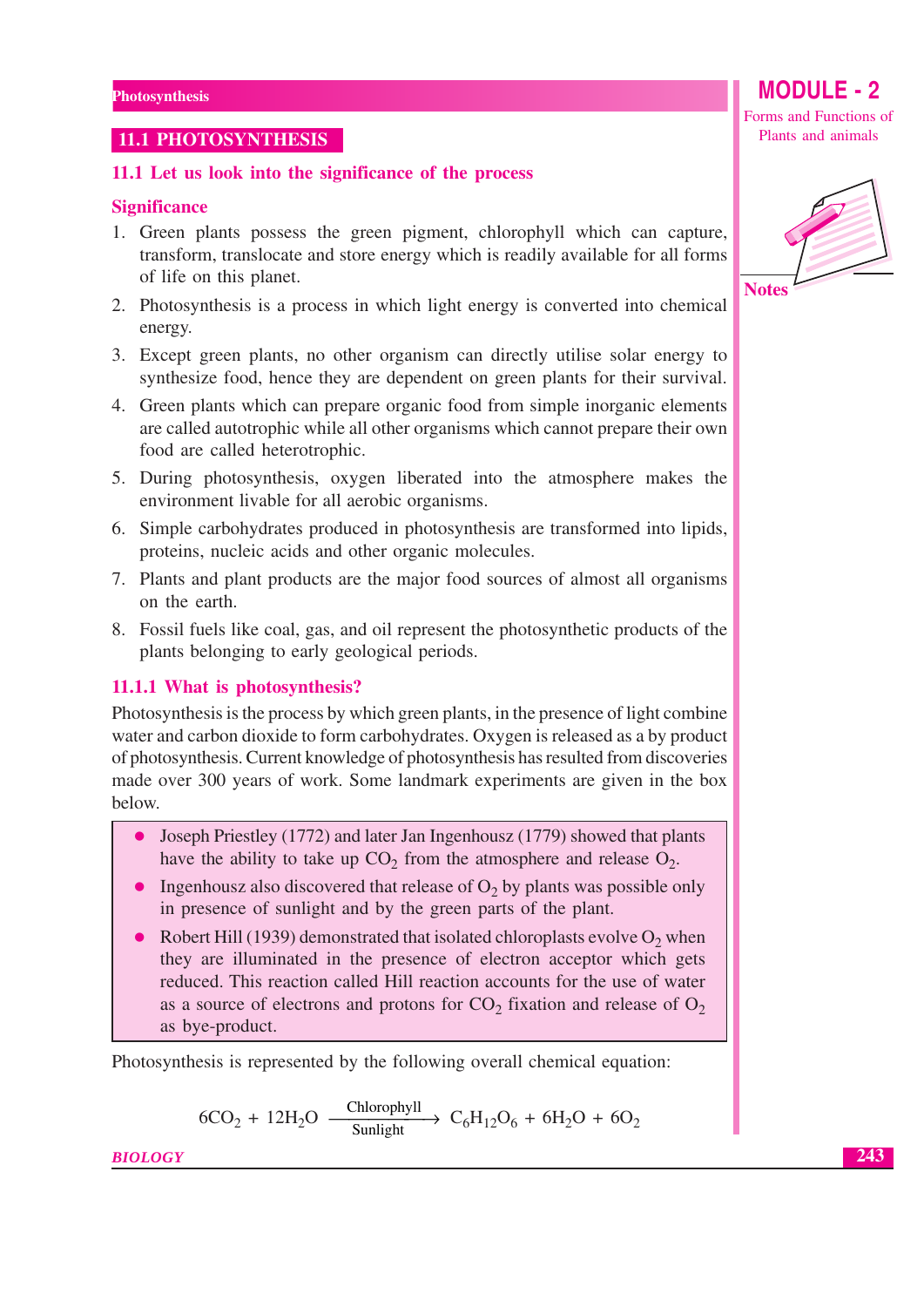Forms and Functions of Plants and animals



In photosynthesis, CO<sub>2</sub> is fixed (or reduced) to carbohydrates (glucose  $C_6H_{12}O_6$ ). Water is split in the presence of light (called photolysis of water) to release  $O_2$ . Note that  $O_2$  released comes from the water molecule and not from  $CO_2$ .

## 11.1.2 Where does photosynthesis occur?

Photosynthesis occurs in green parts of the plant, mostly the leaves, sometimes the green stems and floral buds. The leaves contain specialised cells called mesophyll cells which contain the chloroplast- the pigment containing organelle. These are the actual sites for photosynthesis.

Look at the figure 11.1 that shows leaf Cell Structure and Function.



Fig. 11.1 Diagram to show structure of leaf cells

## 11.2 PHOTOSYNTHETIC PIGMENTS

The thylakoids of the chloroplast contain the pigments which absorb light of different wavelengths and carry out the photochemical reaction of photosynthesis.

The role of the pigments is to absorb light energy, thereby converting it to chemical energy. These pigments are located on the thylakoid membranes and the chloroplasts are usually so arranged within the cells that the membranes are at right angles to the light source for maximum absorption. The photosynthetic pigments of higher plants fall into two classes the chlorophyll and carotenoids.

The photosynthetic pigment **chlorophyll** is the principle pigment involved in photosynthesis. It is a large molecule and absorbs light maximally in the violet blue and in the red region of the visible spectrum and reflects green light and thus leaves appear green in colour. **Carotenoids** (carotene and xanthophyll) absorb light in the regions of the spectrum not absorbed by the chlorophylls and transfer that energy to chlorophyll to be used in photosynthesis.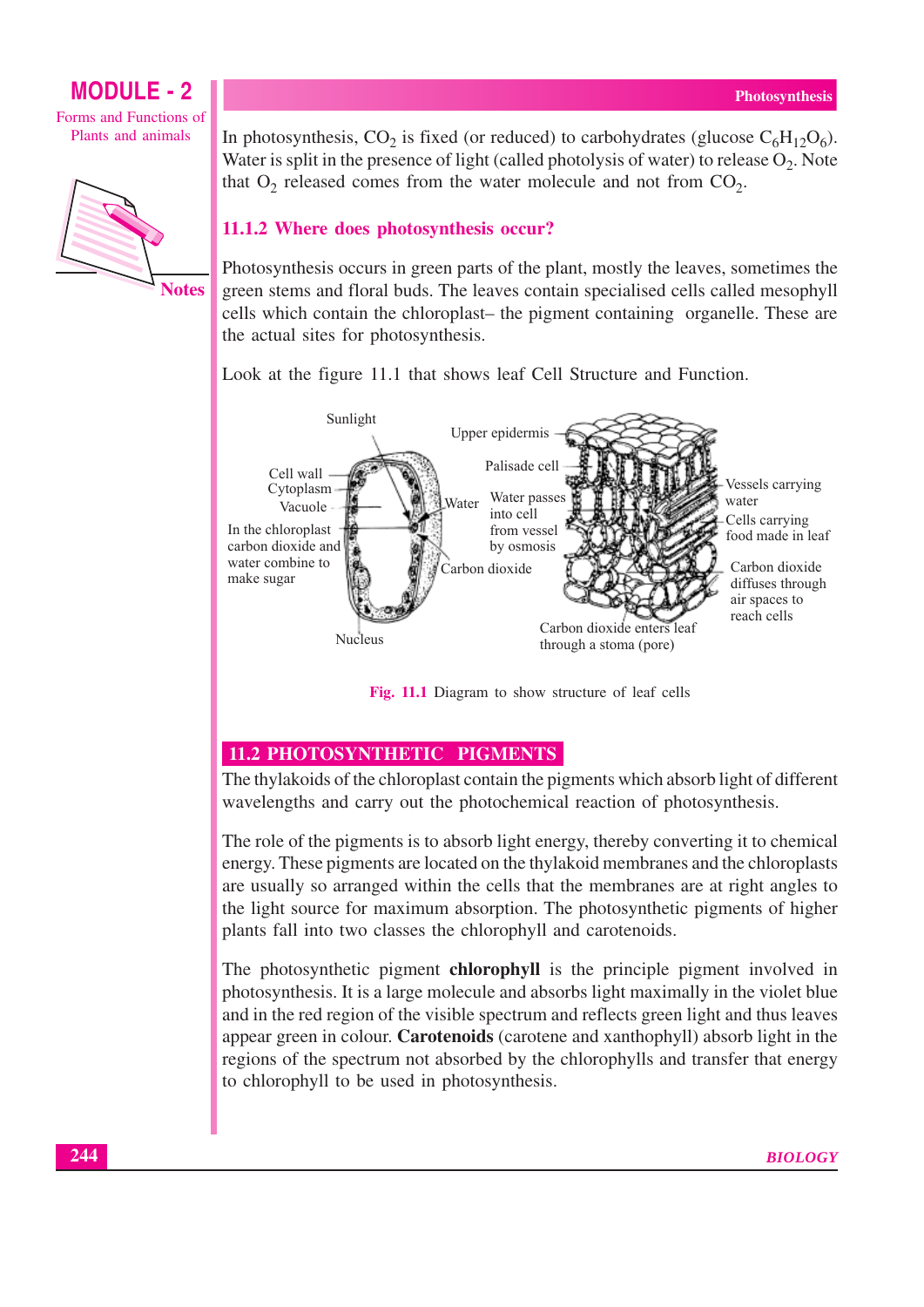Chlorophyll-a (a special type of chlorophyll) is the main pigment that traps solar energy and converts it into chemical energy. Chlorophyll-a is present in all autotrophic plants except photosynthetic bacteria. Thus Chl-a is called the essential photosynthetic pigment responsible for representing the reaction centre.

All other pigments such as chlorophyll b and carotenoids are collectively called accessory pigments since they pass on the absorbed light energy to chlorophyll a (Chl-a) molecule to be utilized for photosynthesis. These pigments, that is the reaction centres (Chl-a) and the accessory pigments (harvesting centre) are packed into functional clusters called photosystems. Photosystems are of two types PSI and **PSII**.

About 250-400 Chl-a molecules constitute a single photosystem. Two different photosystems contain different forms of chlorophyll a in their reaction centres. In photosystem I (PSI), chlorophyll- a with maximum absorption at 700 nm ( $P_{700}$ ) and in photosystem II (PSII), chlorophyll- a with peak absorption at 680 nm ( $P_{680}$ ), act as reaction centres. (P stands for pigment). The primary function of the two photosystems, which interact with each other is to trap the solar energy and convert it into the chemical energy also called **assimilatory power** (ATP and NADPH<sub>2</sub>). The differences between them are given in the following Table 11.1.

| <b>Photosystem I</b>                                                                                                                                                        | <b>Photosystem II</b>                                                                                                                                                                                                         |
|-----------------------------------------------------------------------------------------------------------------------------------------------------------------------------|-------------------------------------------------------------------------------------------------------------------------------------------------------------------------------------------------------------------------------|
| • PS I has a reaction centre of<br>chlorophyll 'a' molecule with<br>maximum light absorption at 700 nm<br>wavelength. This reaction centre is<br>referred to as $P_{700}$ . | PS II has a reaction centre of<br>$\bullet$<br>chlorophyll 'a' molecule with maximum<br>light absorption at 680 nm. This<br>reaction centre is also referred to<br>to as $P_{680}$ .                                          |
| Primary electron acceptor is an iron<br>protein (Fe-S-protein)<br>A set of electron carriers are<br>plastocyanin, ferredoxin and<br>cytochrome                              | • Primary electron acceptor, pheophytin,<br>is a modified chlorophyll-a molecule with 2<br>hydrogen atoms in place of magnesium ion.<br>A set of electron carriers are pheophytin<br>$\bullet$<br>plastoquinone, cytochromes. |

Table 11.1 Differences between Photosystem I and Photosystem II

## 11.3 ROLE OF SUNLIGHT IN PHOTOSYNTHESIS

Light consists of small particles or packages of energy called "photons". A single photon is also called **quantum.** What does the chlorophyll do? It absorbs light energy.

Chlorophyll molecules absorb light energy and get into an excited state and lose an electron to the outer orbit. No substance can remain in an excited state for long, so the energised and excited chlorophyll molecule comes down to a low energy state known as **ground state** and releases the extra amount of energy. This energy can be lost as heat, or as light (fluorescence) or can do some work. In photosynthesis, it works by splitting water moelcule to produce  $H^+$  and  $OH^-$  ions.

**BIOLOGY** 



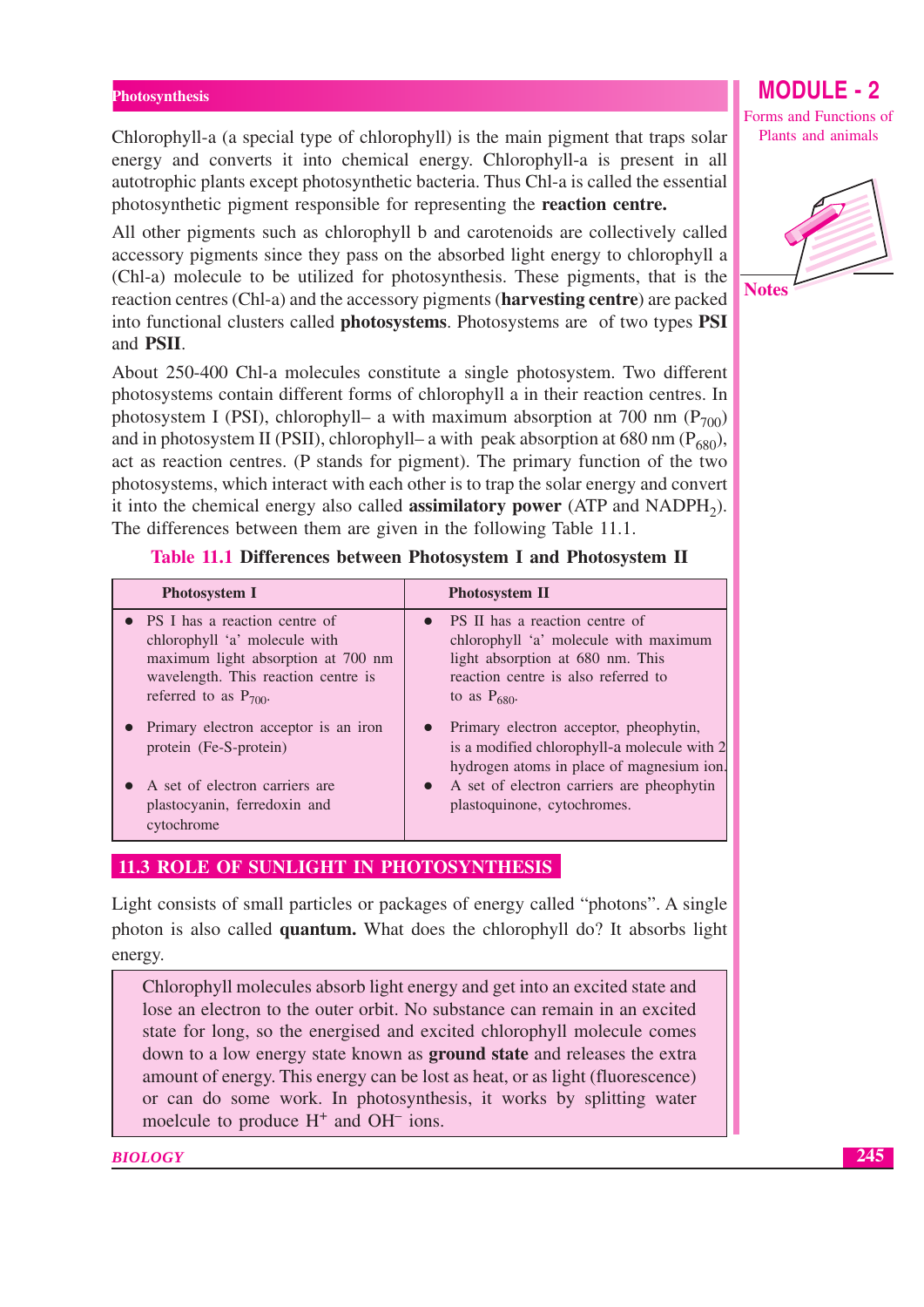Forms and Functions of Plants and animals



Carotene is orange-yellow pigment present along with chlorophylls in the thylakoid membrane. A carotene molecule breaks down into the vitamin A molecules. It is this pigment which gives carrot its colour.

## **Absorption and Action Spectra**

For investigating a process such as photosynthesis that is activated by light, it is important to establish the action spectrum for the process and to use this to identify the pigments involved. An **action spectrum** is a graph showing the effectiveness of different wavelengths (VIBGYOR) of light in stimulating the process of photosynthesis, where the response could be measured in terms of oxygen produced at different wavelengths of light. An **absorption spectrum** is a graph representing the relative absorbance of different wavelengths of light by a pigment. An action spectrum for photosynthesis is shown in Fig. 11.2 together with an absorption spectrum for the combined photosynthetic pigments. Note the close similarity, which indicates that the pigments, chlorophyll-a in particular, are responsible for absorption of light used in photosynthesis.

All wavelengths of light are not equally effective in photosynthesis i.e. the rate of photosynthesis is more in some and less in others.



Fig. 11.2 Absorption Spectra of electromagnetic radiation B. Action Spectrum

Photosynthesis occurs maximum in blue and red region of spectra. Photosynthesis is very little in green and yellow light, because these rays are reflected back from the leaf

## **INTEXT QUESTIONS 11.1**

Define photosynthesis  $(i)$ 

1.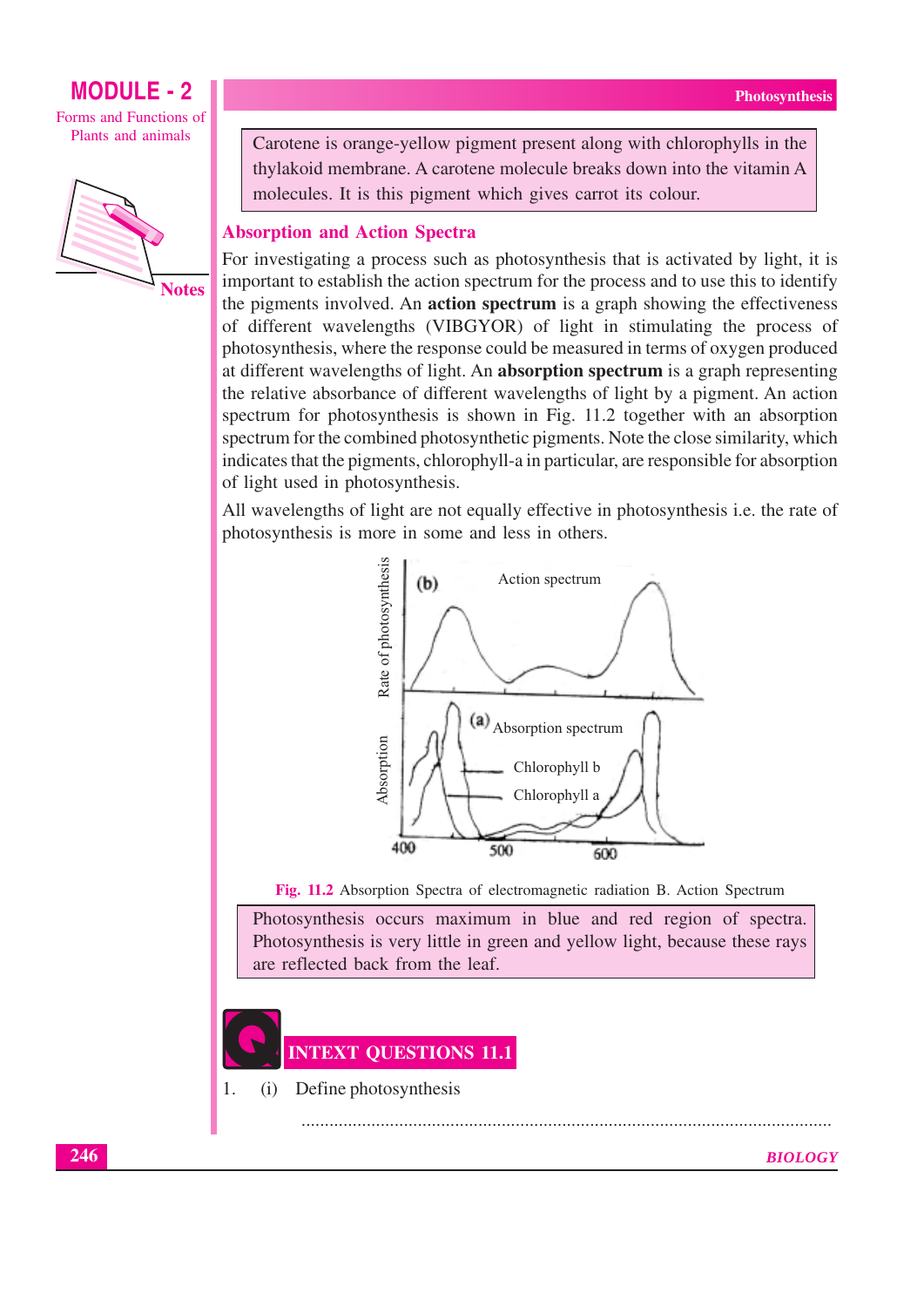- Give the overall general chemical equation of photosynthesis.  $(ii)$
- $\mathcal{D}_{\mathcal{L}}$ List the two categories of photosynthetic pigments.  $(i)$ 
	- (ii) Which pigments are known as accessory pigments?
- 3. (i) What does chlorophyll do to the light falling on it?
	- (ii) Which pigment system absorbs maximally the red wavelength of light?

### 4. Answer the following

(i) In which colour of light, rate of photosynthesis is minimum and in which colour of light it is maximum?

- (ii) Name the type of energy that is used in the process of photosynthesis. In which form does this energy get stored in plant body?
- 5. Which molecule is the source of evolution of oxygen in photosynthesis— $CO<sub>2</sub>$ or  $H<sub>2</sub>O$ ?

## **11.4 PHOTOCHEMICAL AND BIOSYNTHETIC PHASE**

- The entire process of photosynthesis takes place inside the chloroplast. The structure of chloroplast is such that the light dependent (light reaction) and light independent (Dark reaction) reactions take place at different sites in the same organelle.
- The thylakoids have the pigments and other necessary components to absorb light and transfer electrons to carry out the light reaction or Electron Transport Chain (ETC). In ETC upon absorption of light, the electrons from PSII and PSI are excited to a higher energy level i.e. the electrons acquire excitation energy. As the electrons gain this energy, they are accepted by the electron acceptor which in turn is reduced, leaving the reaction centres of PSII and PSI i.e.  $P_{680}$ and  $P_{700}$  molecules in an oxidised state. This represents the conversion of light energy into chemical energy. The electrons then travel downhill in energy terms, from one electron acceptor to another in a series of oxidation-reduction reaction. This electron flow is 'coupled' to the formation of ATP. In addition, NADP is reduced to  $NADPH_2$ . The product of light reaction is called the reducing power or assimilatory power (ATP and NADPH<sub>2</sub>) which move out of the thylakoid into the stroma of the chloroplast.
- In the stroma, the second step called as **dark reaction or biosynthetic pathway** occurs, where  $CO<sub>2</sub>$  is reduced by the reducing power generated in the first step and carbohydrates are produced.

Let us study these two steps in some more detail in the next part of the lesson.

**MODULE - 2** Forms and Functions of Plants and animals

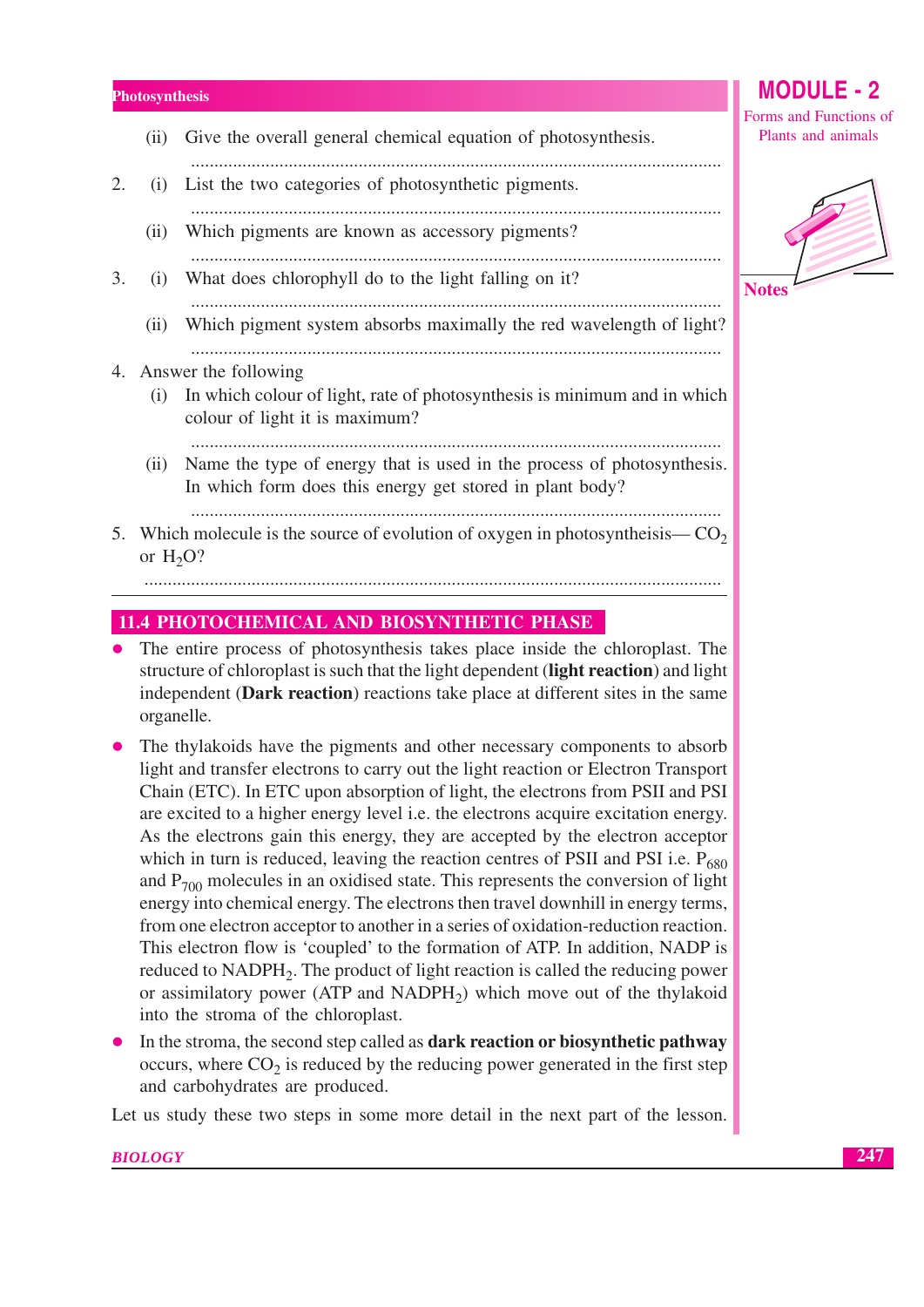Forms and Functions of Plants and animals



11.4.1 Electron transport chain in photosynthesis

After receiving light PSII absorbs light energy and passes it on to its reaction centre,  $P_{680}$ . When  $P_{680}$  absorbs light, it is excited and its electrons are transferred to an electron acceptor molecule (Primary electron acceptor *i.e.* pheophytin) and it itself comes to the ground state. However by losing an electron  $P_{680}$  is oxidised and in turn it splits water molecule to release  $O_2$ . This light dependent spliting of water is called photolysis. With the breakdown of water electrons are generated, which are then passed on to the electron deficient  $P_{680}$  (which had transferred its electrons earlier). Thus the oxidised  $P_{680}$  regains its lost electrons from water molecules.

The reduced primary acceptor now donates electrons to the down stream components of the electron transport chain. The electrons are finally passed onto the reaction centre  $P_{700}$  or PSI. During this process, energy is released and stored in the form of ATP.

Similarly, PSI also gets excited when it absorbs light and  $P_{700}$  (Reaction centre of PSI) gets oxidised as it transfers its electrons to another primary acceptor molecule. While the oxidised  $P_{700}$  draws its electrons from PSII, the reduced primary acceptors molecule of PSI transfers its electrons via other electron carrier to NADP (Nicotinamide Adenine Dinucleotide Phosphate) to produce NADPH<sub>2</sub> a strong reducing agent. Thus we see that there is a continuous flow of electrons from the H<sub>2</sub>O molecules to PSII to PSI, and finally to the NADP molecule which is reduced to NADPH<sub>2</sub>. NADPH<sub>2</sub> is then utilised in reduction of  $CO<sub>2</sub>$  to carbohydrates in the biosynthetic pathway.



Fig. 11.3 Non-cyclic (z-scheme) photophosphorylation  $PQ =$  Plastoquinine,  $PC$ -Plastocyanin  $Fd = Ferredoxin$ 

Reduction of  $CO<sub>2</sub>$  to carbohydrate also requires ATP, which too are generated via electron transport chain. As the energy rich electrons pass down the electron transport system, it releases energy which is sufficient to bind inorganic phosphate (Pi) with ADP to form ATP. This process is called photo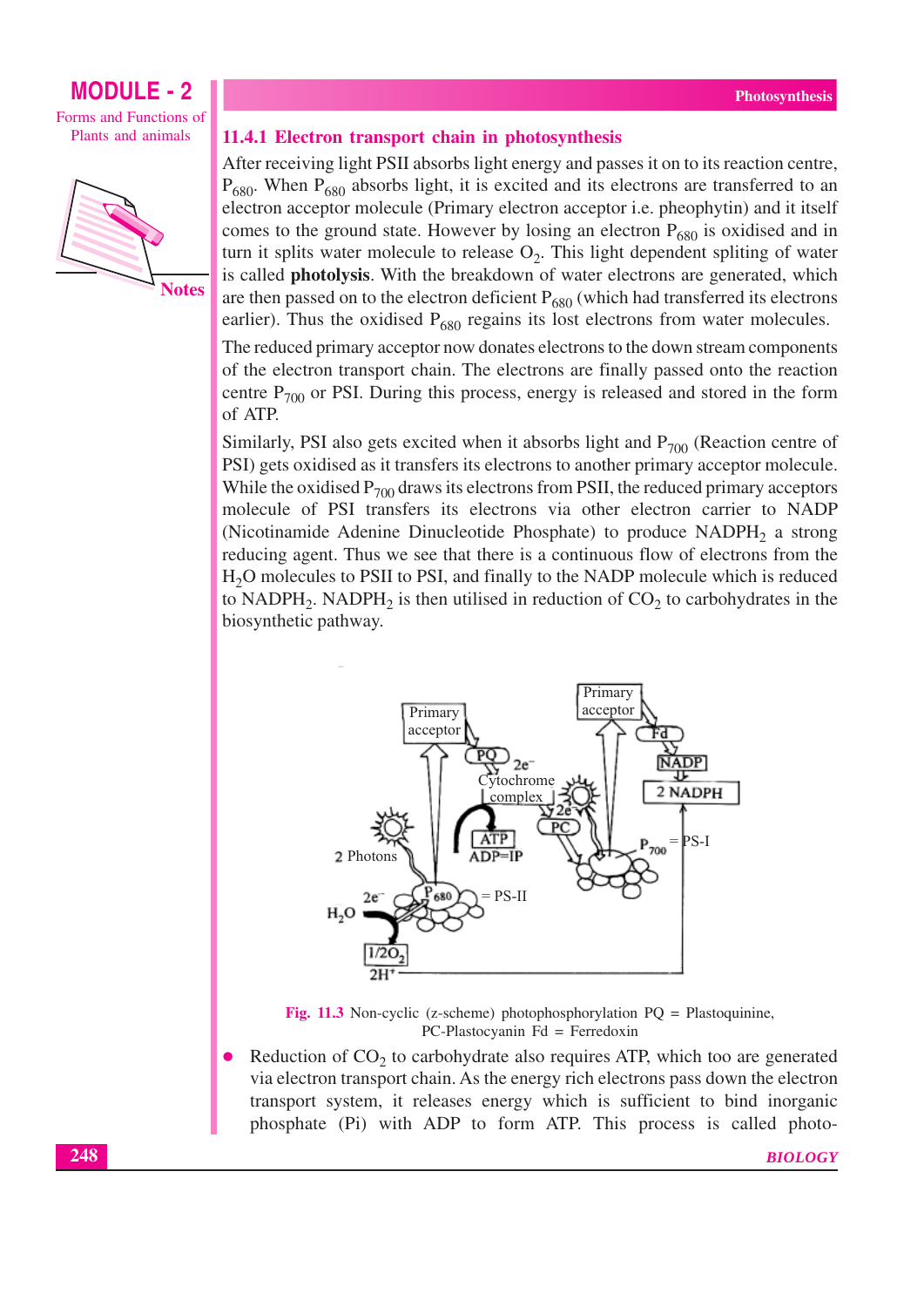phosphorylation. Since this takes place in presence of light it is called **Photo**phosphorylation. It occurs in chloroplast in two ways:

- (a) Non-cyclic photophosphorylation where electrons flow from water molecule to PSII and then to PSI and ultimately reduce NADP to NADPH<sub>2</sub>. Since the electron flow is unidirectional and the electrons released from one molecule do not return to the same molecule, it is called non-cyclic photosphorylation (Fig. 11.3).
- (b) Cyclic photophosphorylation occurs in photosynthetic bacteria which lack PS-II, and it involves PSI only. During this process electrons from PSI are not passed on to NADP. Instead the same electrons are returned to the oxidised  $P_{700}$  molecule. During this downhill movement of electrons ATP formation takes place. Thus this is termed as cyclic photophosphorylation (Fig. 11.4).



Fig. 11.4 Cyclic photophosphorylation

## Table 11.2 Differences between cyclic and non-cyclic photophosphorylation

| <b>Cyclic photophosphorylation</b>                                                                            | Non-cyclic photophosphorylation                                                                                                                                                                     |
|---------------------------------------------------------------------------------------------------------------|-----------------------------------------------------------------------------------------------------------------------------------------------------------------------------------------------------|
| 1. Only PSI is functional.                                                                                    | 1. Both PSI and PSII are functional.                                                                                                                                                                |
| 2. Electron comes from the chlorophyll $P_{700}$<br>molecule and returns to the same<br>chlorophyll $P_{700}$ | 2. Water is the primary source of the electorns<br>and H <sup>+</sup> . It gets photolysed through the<br>process called Photolysis; NADP is the final<br>acceptor of the electrons and $H^+$ ions. |
| 4. Oxygen is not evolved because there is<br>no photolysis of water                                           | 4. Oxygen is evolved as a bye product.                                                                                                                                                              |
| 5. This process is found mainly in<br>photosynthetic eubacteria e.g. purple<br>sulphur bacteria.              | 5. This mainly takes place in all green plants,<br>and cyanobacteria except photosynthetic<br>eubacteria.                                                                                           |





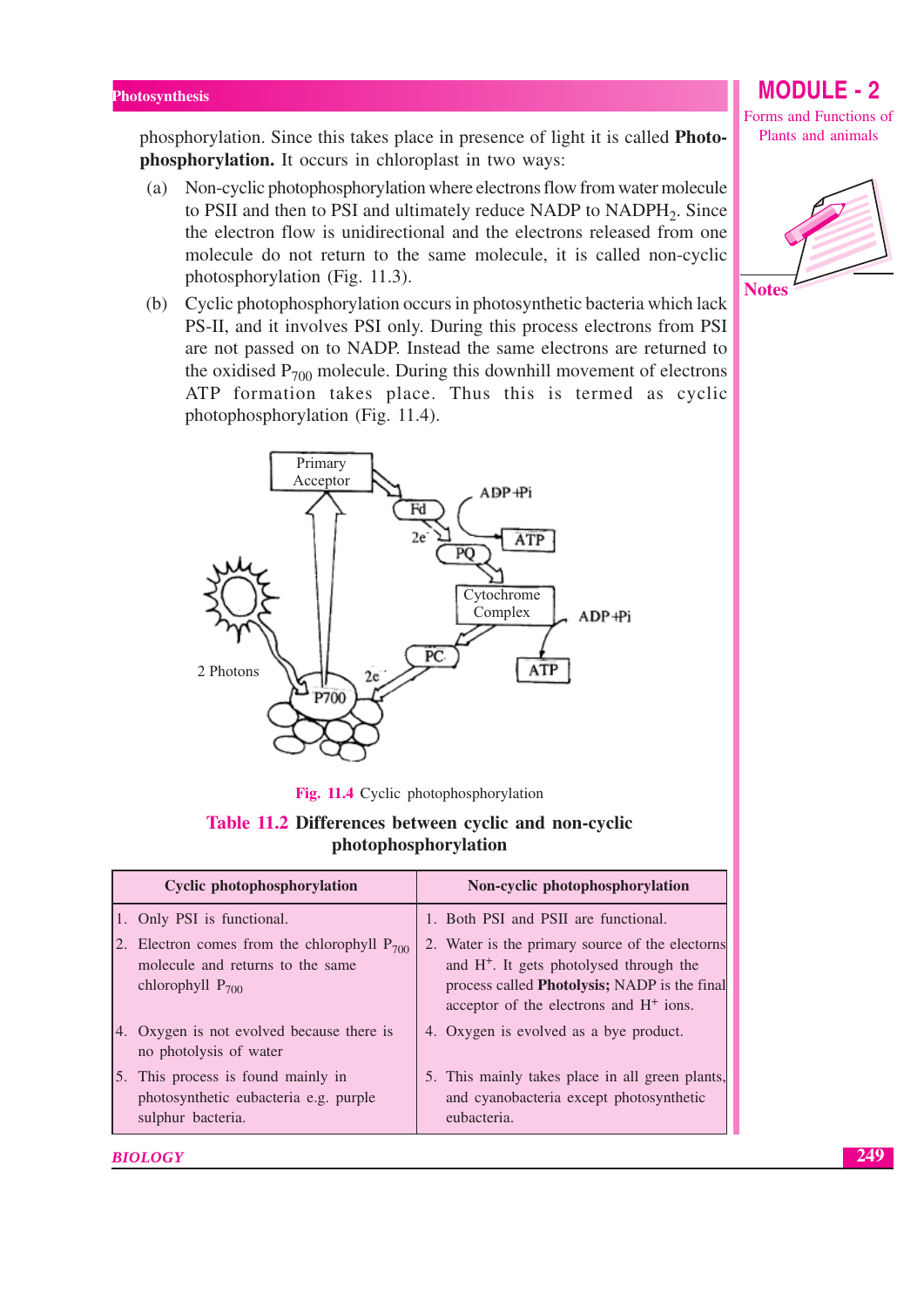Forms and Functions of Plants and animals



**Notes** 

In higher photosynthetic plants, extra ATP can be made via cyclic photophosphorylation if cyclic and non-cyclic photophosphorylaiton occur side by side. The efficiency of energy conversion in the light reactions of photosynthesis is high and estimated at about  $39\%$ .

## **11.5 BIOSYNTHETIC PATHWAY (DARK REACTION)**

- Both NADPH<sub>2</sub> and ATP produced during light reaction are essential requirements for synthesis of carbohydrates.
- These series of reactions which catalyse the reduction of  $CO<sub>2</sub>$  to carbohydrates (also called fixation of  $CO<sub>2</sub>$ ) take place in the stroma of the chloroplast.
- These reactions are independent of light i.e. light is not necessary but can continue in light as well if products of the light reaciton are available. Thus it is also called dark reaction.
- The carbon fixation reactions produce sugar in the leaves of the plant from where it is exported to other tissues of the plant as source of both organic molecule and energy for growth and metabolism.
- There are two major pathways by which  $CO<sub>2</sub>$  fixation (Dark reaction) takes place.

## 11.5.1  $C_3$  cycle (also called Calvin cycle after the name of its discoverer, Melvin **Calvin**)

In this cycle, initially the atmospheric  $CO<sub>2</sub>$  is accepted by a 5-carbon sugar ribulose bisphosphate (RuBP) resulting in the generation of two molecules of 3-carbon compound, 3-phosphoglyceric acid (PGA). This 3-carbon molecule is the first stable product of this pathway and hence the name  $C_3$  cycle is given. Formation of PGA is called carboxylation. This reaction is catalysed by an enzyme called ribulose bisphosphate carboxylase/oxygenase or Rubisco. This enzyme is probably the most abundant protein on earth.



**BIOLOGY**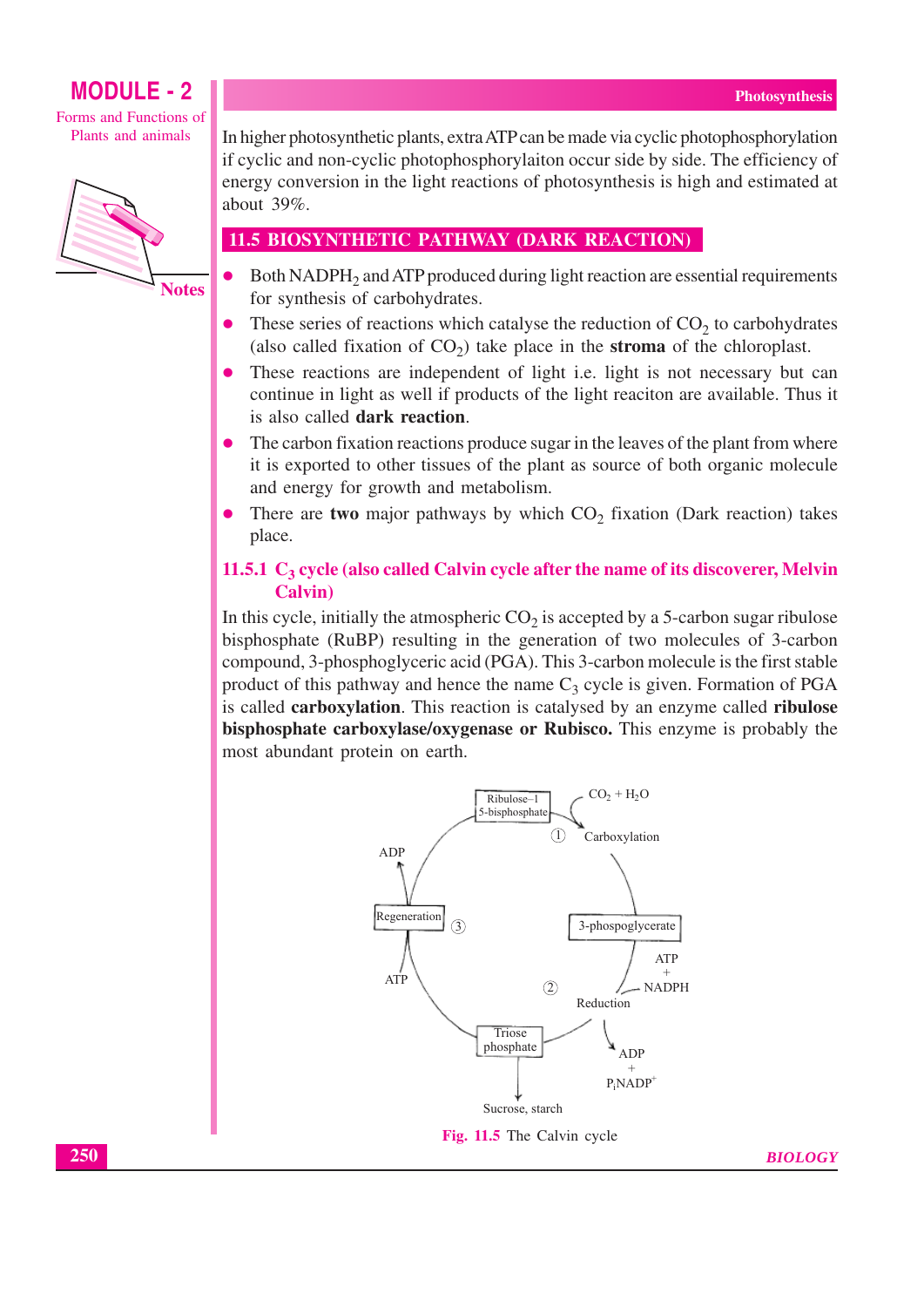- In the next step, PGA is reduced to 3-carbon carbohydrate called **triose** phosphate using NADPH<sub>2</sub> and ATP (from light reaction). Much of these molecules are then diverted from the  $C_3$  cycle and used for synthesis of other carbohydrates such as glucose and sucrose.
- To complete the cycle, the initial 5-carbon acceptor molecule, RuBP is regenerated from the triose phosphates using ATP molecule thus the  $C_3$  cycle continues to regenerate the  $CO_2$ -acceptor (RuBP).

## 11.5.2  $C_4$  Cycle (or Hatch Slack Cycle)

- The  $C_4$  cycle seems to be an adaptation for plants growing under dry hot environment. Such plants can photosynthesise even in the conditions of very low  $CO<sub>2</sub>$  concentration and under partial closure of stomata.
- Such plants can thus grow at low water content, high temperature and high light intensity. Sugarcane, and maize are some examples.
- Photorespiration (oxidation of RuBP in presence of  $O_2$ ) is absent in these plants. So the photosynthetic rate is high. (For detail of photorespiration refer to lesson-12 Plant Respiration Section No. 12.5)
- The leaves of  $C_4$  plants show presence of dimorphic chloroplasts, called **Kranz anatomy**.
	- In these plants, the vascular bundles have a sheath of large parenchyma cells around (a) them in the form of a wreath, thus the name Kranz anatomy (Kranz: wreath)
	- (b) Leaves possess two types of chloroplasts (dimorphic chloroplasts)
	- $(c)$ Chloroplasts in the mesophyll cells are smaller and have well developed grana (granal chloroplasts) but do not accumulate starch.
	- (d) Chloroplasts in the bundle sheath cells are larger and lack grana (agranal chloroplasts) but contain numerous starch grains. (See Fig. 11.6).



Fig. 11.6 Transverse section of maize leaf showing Kranz' anatomy

In  $C_4$  plants, the initial acceptor of  $CO_2$  is **phosphoenol pyruvic acid or PEP**, a 3-carbon compound. It combines with  $CO<sub>2</sub>$  in presence of an enzyme **Phosphoenol pyruvate carboxylase (PEP carboxylase)** and forms a  $C_4$  acid, oxaloacetic acid (OAA). This fixation of  $CO<sub>2</sub>$  occurs in the cytosol of the mesophyll cells of the leaf. OAA is the first stable product of this cycle which is 4 carbon compound and hence the name  $C_4$  pathway is given.

**BIOLOGY** 

## **MODULE - 2** Forms and Functions of

Plants and animals

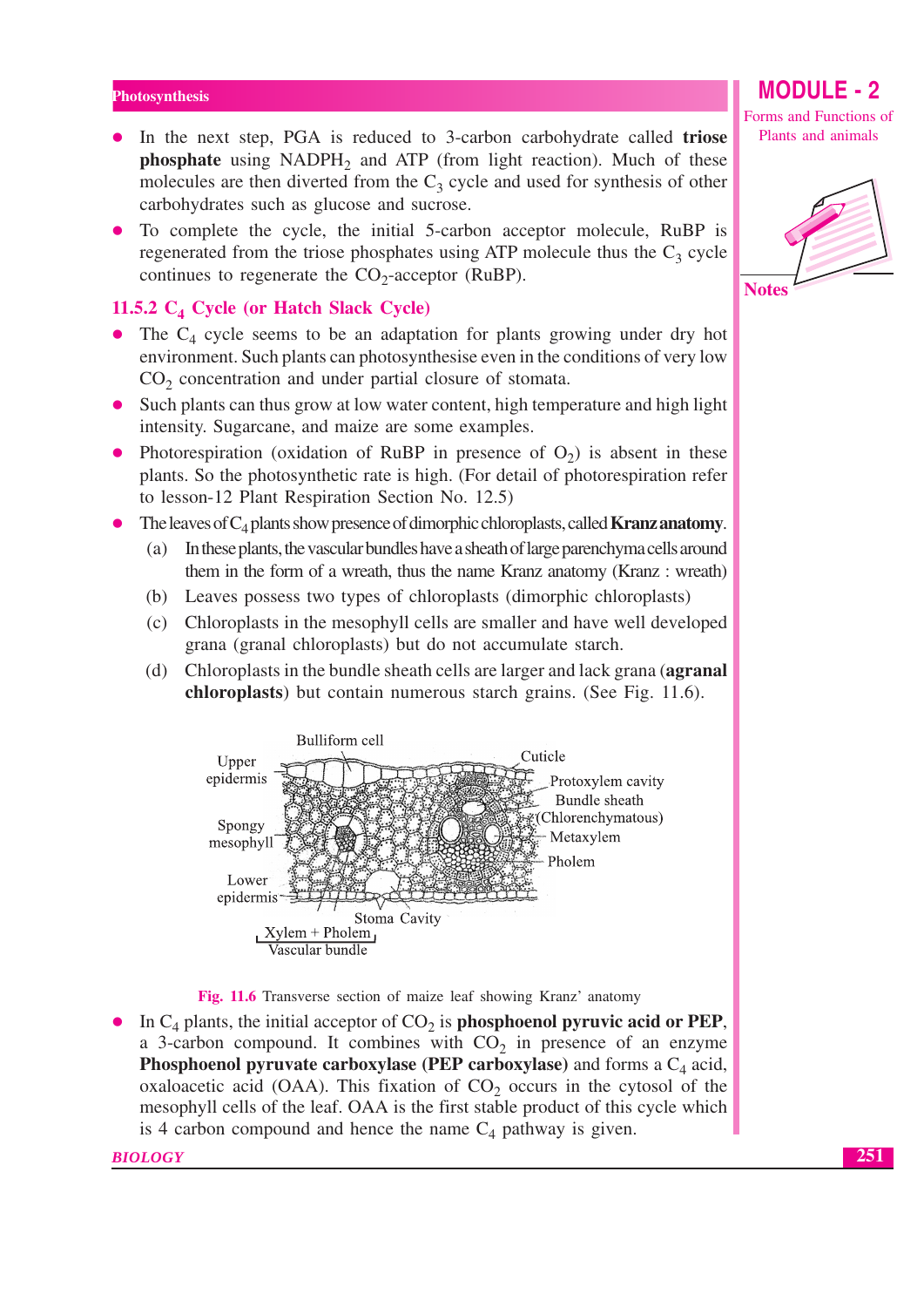**MODULE - 2** Forms and Functions of Plants and animals



OAA then travels from mesophyll cells to the chloroplasts of bundle sheath cell  $\bullet$ where it releases the fixed  $CO<sub>2</sub>$ .  $C<sub>3</sub>$  cycle operates within these cells and this  $CO<sub>2</sub>$  immediately combines with RuBP in  $C<sub>3</sub>$  cycle producing sugars. (See Fig.  $11.7$ ).



Fig. 11.7 The C4 photosynthetic carbon cycle

- Thus in  $C_4$  pathway of dark reaction, there are two carboxylase enzymes that  $\bullet$ take part. PEP carboxylase (PEPCo) in the mesophyll cells and RUBP carboxylase (Rubisco) in the bundle sheath cells.
- The differences between  $C_3$  and  $C_4$  plants are tabulated below.  $\bullet$

Table 11.3 Difference between  $C_3$  and  $C_4$  Plants

|                                    | $C_3$ Plants                                                               | $C_4$ Plants                                                                                                                                                             |
|------------------------------------|----------------------------------------------------------------------------|--------------------------------------------------------------------------------------------------------------------------------------------------------------------------|
| Carbon dioxide<br>fixation         | Occurs once                                                                | Occurs twice, first in mesophyll<br>cells, then in bundle sheath cells.                                                                                                  |
| Carbon dioxide<br>acceptor         | Only one acceptor, RuBP which<br>occurs in all green cells of the<br>plant | In Mesophyll cells, PEP (Phosphoenol)<br>Pyruvic acid), 3-C, compound is $CO2$<br>acceptor, but in the bundle sheath cells-<br>RuBP, 5C, compound, is the $CO2$ acceptor |
| Carbon dioxide<br>fixing enzymes   | RuBP carboxylase, which is not<br>efficient when $CO2$ conc is low         | PEP caboxylase which is very<br>efficient, even if $CO2$ conc. is low                                                                                                    |
|                                    |                                                                            | RuBP carboxylase, works efficiently<br>because carbon dioxide<br>concentration is high.                                                                                  |
| First product of<br>photosynthesis | The first stable product is 3-C<br>compound phosphoglyceric acid           | The first product is 4-C compound<br>oxaloacetic acid                                                                                                                    |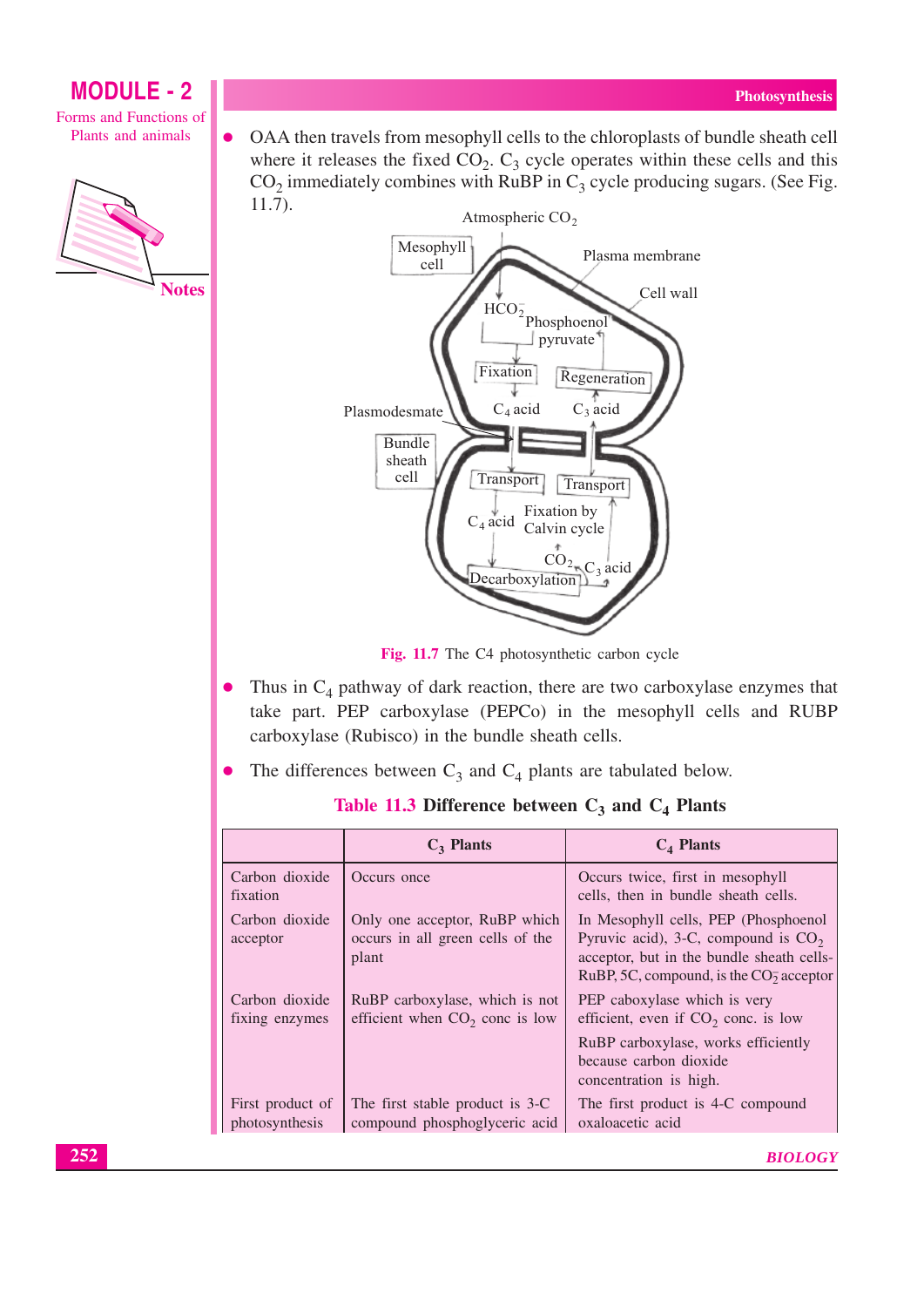| Concentration of<br>CO <sub>2</sub> | Higher $CO2$ conc. promotes<br>photosynth]esis                                       | Photosynthetic efficiency is high even<br>if $CO2$ conc. is low                                                                                 |  |
|-------------------------------------|--------------------------------------------------------------------------------------|-------------------------------------------------------------------------------------------------------------------------------------------------|--|
| Leaf anatomy                        | Only one type of chloroplast<br>Kranz' anatomy is absent                             | Two types of chloroplasts (dimorphic)<br>or Kranz' anatomy, i.e., two types<br>of cells. each with its own type of<br>chloroplasts are present. |  |
| Photorespiration                    | Occurs; excess of oxygen is an<br>inhibitor of photosynthesis                        | Photorespiration is absent. The photo<br>synthetic efficiency is further increased                                                              |  |
| Efficiency                          | Less efficient<br>plotosynthesis than<br>$C_4$ plants. Yields<br>usually much lower. | More efficient photosynthesis<br>as compared to that of the $C_3$ plants.<br>Yields usually much higher.                                        |  |



Forms and Functions of Plants and animals



# **INTEXT QUESTIONS 11.2**

- 1. What is the role of NADP? 2. Why is dark reaction called so? 3. What is the role of the enzymes (i) rubisco and (ii) PEPCo and where are they present? 4. Explain Kranz anatomy. 5. Differentiate between the chloroplasts present in the mesophyll cells and in the bundle sheath cells of the leaf of a  $C_4$  plant. 6. Why are  $C_4$  plants more efficient than  $C_3$  plants? 7. Name the two sets of reactions in photosynthesis in which light energy is
- required.

## **11.6 FACTORS AFFECTING RATE OF PHOTOSYNTHESIS**

## 11.6.1 Factors affecting Photosynthesis

Factors affecting photosynthesis can be divided into two broad categories, the internal and external (environmental) factors.

**BIOLOGY**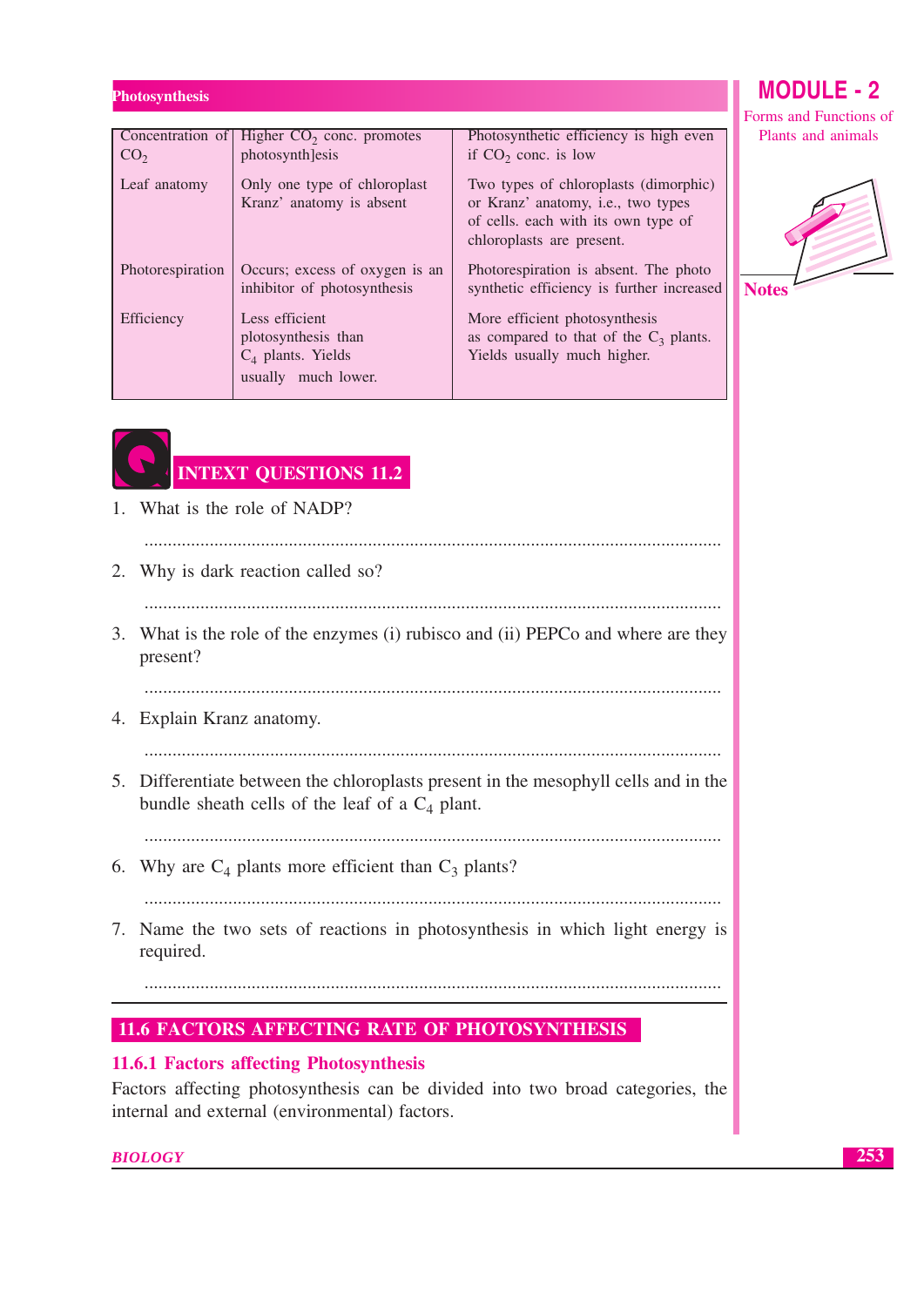Forms and Functions of Plants and animals



**Notes** 

### (i) Internal Factors

- 1. Chlorophyll: The amount of chlorophyll present has a direct relationship with the rate of photosynthesis because this pigment is directly involved in trapping light energy responsible for the light reactions.
- 2. Leaf age and anatomy: Newly expanding leaves show gradual increase in rate of photosynthesis and the maximum is reached when the leaves achieve full size. Chloroplast functions decline as the leaves age. Rate of photosynthesis is influenced by variation in (i) number, structure and distribution of stomata, (ii) size and distribution of intercellular spaces (iii) relative proportion of palisade and spongy tissues and (iv) thickness of cuticle.
- **3. Demand for photosynthate:** Rapidly growing plants show increased rate of photosynthesis in comparison to mature plants. When demand for photosynthesis is lowered due to poor meristematic activity, the photosynthetic rate declines.

## (ii) External Factors

The major external factors which affect the rate of photosynthesis are temperature, light, carbondioxide, water, and mineral elements.

**Concept of limiting factors:** When a process is affected by various factors, the rate of the process depends upon the pace of the slowest factor. Let us consider three factors like light, carbon dioxide and temperature. It is seen that when all three factors are optimum, the rate of photosynthesis is maximum. However, of the three factors even if one of the factors becomes suboptimal and the other factors remain optimal, the rate of the photosynthetic process declines substantially. This is known as law of limiting factors shown by Blackman in 1905. It is defined as when a process is conditioned as to its rapidity by a number of separate factors, the rate of the process is limited by the pace of the slowest factor which is known as the limiting factor.

**Light**: The rate of photosynthesis increases with increase of intensity of light within physiological limits or rate of photosynthesis is directly proportional to light intensity. Except on a cloudy day and at nights, light is never a limiting factor in photosynthesis in nature.

At a certain light intensity the amount of  $CO<sub>2</sub>$  used in photosynthesis and the amount of  $CO<sub>2</sub>$  produced in respiration are the same. This point of light intensity is known as compensation point.

Wavelength of light absorbed by photosynthetic pigments affects rate of photosynthesis. Red light and to some extent blue light has an enhancing influence on photosynthesis (See action spectrum).

The proportion of the total incident sunlight on earth, absorbed by green plants is generally a limiting factor. As per the estimates of the total incident light reaching the green plants, only about  $1-2\%$  is actually absorbed, because 70% is transmitted, and 28-29% is reflected back into the atmosphere.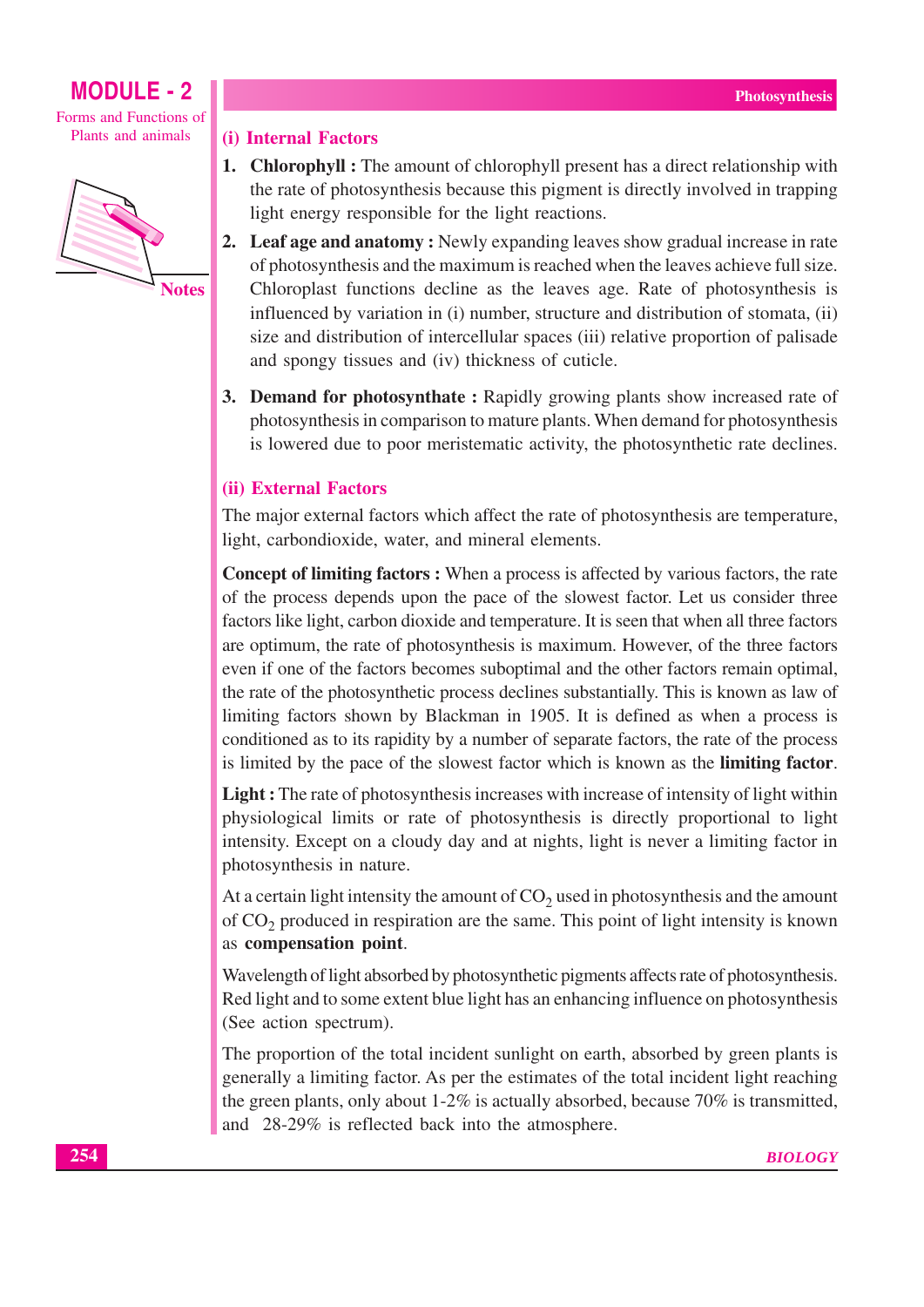**Temperature:** Very high and very low temperature affect the rate of photosynthesis adversely. Rate of photosynthesis will rise with temperature from 5°-37°C beyond which there is a rapid fall, as the enzymes involved in the process of the dark reaction are denatured at high temperature. Between  $5^{\circ}$ -35 $^{\circ}$ C, with every 10 $^{\circ}$ C rise in temperature rate of photosynthesis doubles or  $Q_{10}$  is 2 (Q = quotient), or slightly less than two.

Carbon dioxide: Since carbon dioxide being one of the raw materials for photosynthesis, its concentration affects the rate of photosynthesis markedly. Because of its very low concentration  $(0.03\%)$  in the atmosphere, it acts as limiting factor in natural photosynthesis. At optimum temperature and light intensity, if carbon dioxide supply is increased the rate of photosynthesis increases markedly until  $CO_2$  conc. is as high as 3.0%. Thus,  $CO_2$  conc. in the atmosphere is always a limiting factor for photosynthesis.

Water: Water has an indirect effect on the rate of photosynthesis. Loss of water in the soil is immediately felt by the leaves, which get wilted and their stomata close down thus hampering the absorption of  $CO<sub>2</sub>$  from the atmosphere. This causes decline in photosynthesis.

**Oxygen**: Concentration of oxygen as an external factor, is never a limiting factor for photosynthesis because it is a by-product of photosynthesis, and it easily diffuses into the atmosphere from the photosynthesizng organ, the leaf. However, excesss of  $O_2$  surrounding a green plant, reduces photosynthetic rate by promoting the rate of aerobic respiraiton.

Mineral elements: Some mineral elements like magnesium, copper, manganese and chloride ions, which are components of photosynthetic enzymes, and magnesium as a component of chlorophylls are important, and their deficiency would affect the rate of photosynthesis indirectly by affecting the synthesis of photosynthetic enzymes and chlorophyll, respectively.

## 11.7 CHEMOSYNTHESIS

### **Chemosynthesis**

When plants utilise light energy to reduce carbon dioxide to carbohydrates, they are called photosynthetic autotrophs. There are some bacteria which can utilise chemical energy released during biological oxidation of certain inorganic substances to reduce carbon dioxide to carbohydrate. These bacteria are called chemosynthetic autotrophs.

This is found in many colourless bacteria and because they use chemical energy to reduce carbon dioxide, this process of carbohydrate synthesis is known as chemosynthesis.

**BIOLOGY** 

## **MODULE - 2**

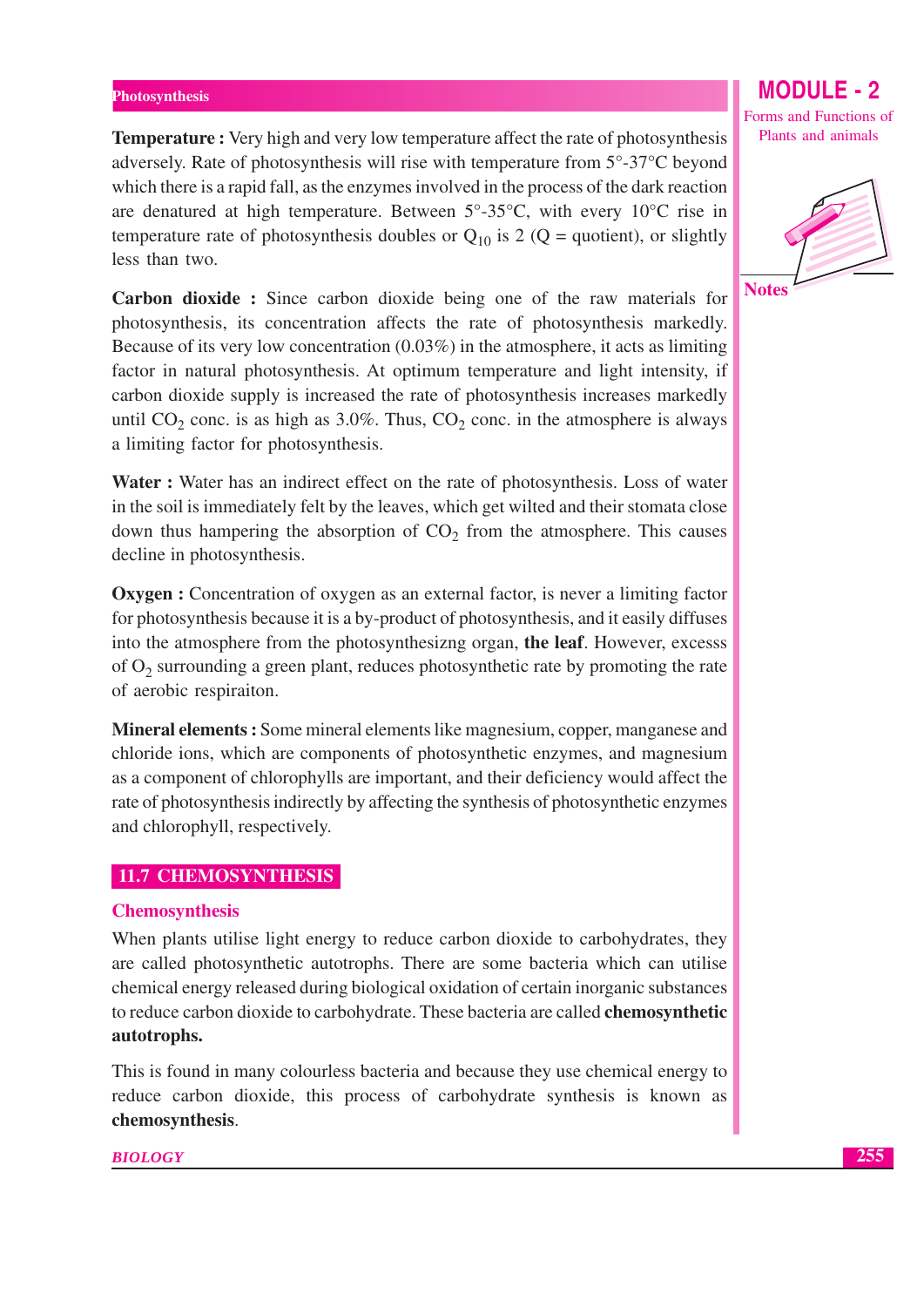## **MODULE - 2** Forms and Functions of

Plants and animals



**Notes** 

Chemosynthesis may be defined as "the method of carbon assimilation when the reduction of CO<sub>2</sub> is carried out in darkness, utilising the energy obtained from oxidation of inorganic substances, such as  $H_2S$  and  $NH_3$ .

The common chemosynthetic forms are :

- Nitrifying bacteria. Nitrosomonas and Nitrobactor oxidise NH<sub>3</sub> to NO<sub>2</sub>  $(i)$
- (ii) Sulphur bacteria
- (iii) Iron bacteria
- (iv) Hydrogen and methane producing bacteria

## Differences between photosynthesis and chemosynthesis

| <b>Chemosynthesis</b> |                                                                                                                         | <b>Photosynthesis</b> |                                                                                                             |
|-----------------------|-------------------------------------------------------------------------------------------------------------------------|-----------------------|-------------------------------------------------------------------------------------------------------------|
|                       | It occurs only in colourless anaerobic<br><b>bacteria</b>                                                               | 1.                    | This process occurs in all green plants<br>including green bacteria.                                        |
| 2.                    | During this process $CO2$ is reduced<br>to carbohydrates without light<br>and chlorophyll.                              | 2.                    | $CO2$ and H <sub>2</sub> O are converted into<br>carbohydrates in the presence of<br>light and chlorophyll. |
| 3.                    | Here chemical energy released<br>during oxidation of inorganic<br>substances is used up to synthesise<br>carbohydrates. | 3.                    | Light energy is converted into chemical<br>energy and stored in the form of<br>carbohydrates.               |
| 4.                    | No pigment molecule is involved and<br>oxygen is not evolved.                                                           | 4.                    | Several pigments are involved and<br>oxygen is evolved as a by-product.                                     |
| 5.                    | No photophosphorylation takes place.                                                                                    | 5.                    | Photophosphorytion takes place i.e. ATP<br>is produced.                                                     |

## 11.8 CHEMIOSMOTIC SYNTHESIS

This is a process in which energy stored as a hydrogen ion gradient across a membrane is used to synthesise ATP from ADP and Pi. The enzyme which uses the energy is ATP synthase and the energy or power source is the difference in the concentration of  $H^+$  ions on opposite sides of the membrane. The membrane is the inner membrane of the mitochondrion or the chloroplast. The word 'osmosis' in Greek means 'push' and here the flow of  $H<sup>+</sup>$  ions across the membrane provides the energy or push to ATP synthase enzyme which then catalyses the synthesis of ATP.

Chloroplasts use chemiosmosis to generate ATP during photosynthesis. The prokaryotes lack the organielles mitochondria and chloroplast to generate  $H^+$ gradients across plasma membranes and cannot use it for ATP synthesis. Peter Mitchell won the Nobel prize in 1978 for proposing the chemiosmotic model for syntheis of ATP.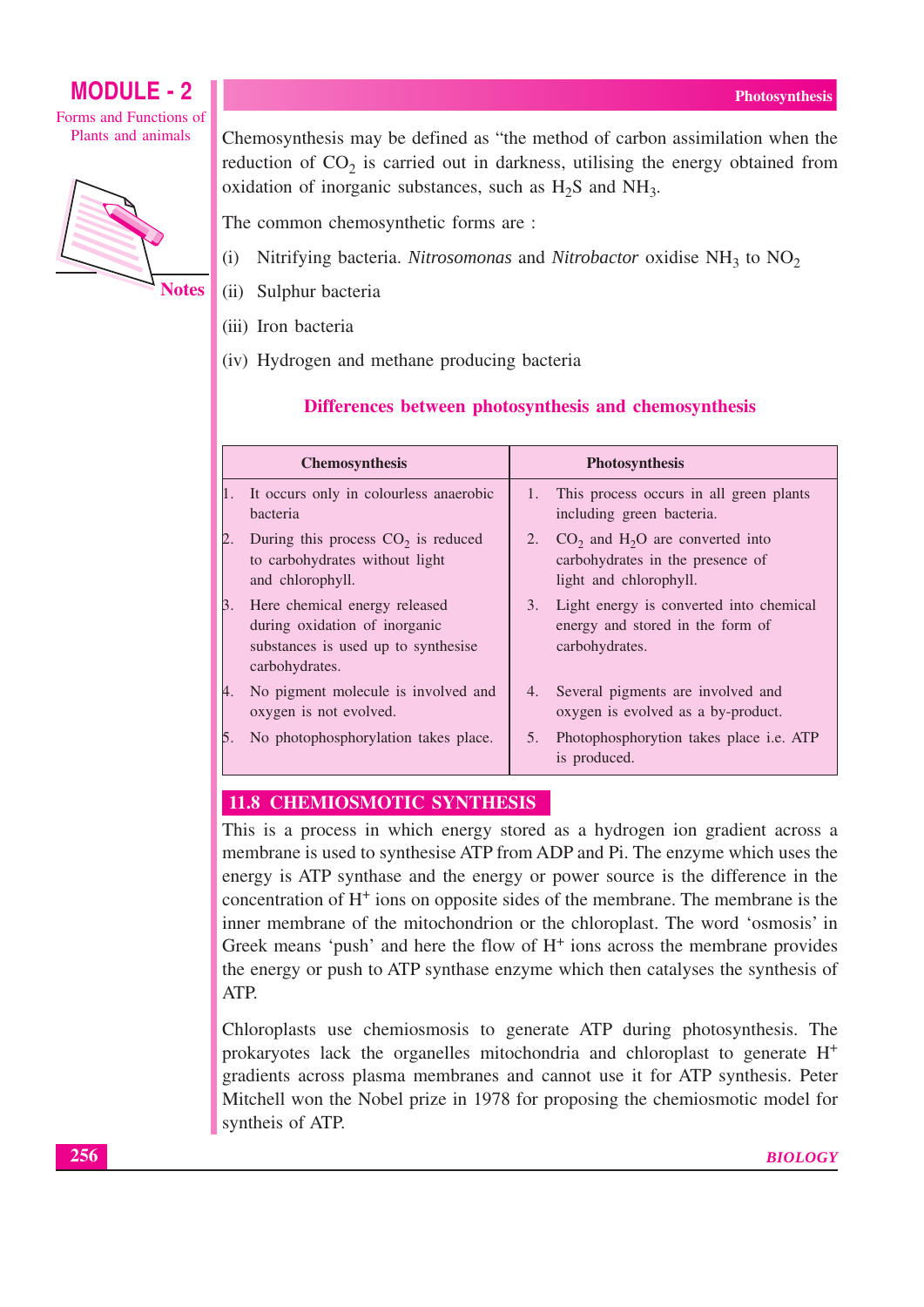

## **INTEXT QUESTIONS 11.3**

- 1. List the internal factors that influence the rate of photosynthesis?
- 
- 2. State the principle of limiting factor.
- 3. Give an example of chemosynthetic bacteria.
	-

- 4. Why are prokaryotes not able to produce ATP by chemiosmosis?
	-



## WHAT YOU HAVE LEARNT

- Green plants are capable of synthesizing carbohydrates from  $CO<sub>2</sub>$  and  $H<sub>2</sub>O$  in the presence of light, by the process of photosynthesis.
- During photosynthesis 'light energy', which is captured by the photosynthetic pigments (chlorophyll, carotenoids and xanthophylls) present in the chloroplasts, is converted into chemical energy.
- Photosynthesis in general is expressed by the following equation:

$$
6CO_2 + 12H_2O \xrightarrow{\text{Chlorophyll}} C_6H_{12}O_6 + 6H_2O + 6O_2
$$

- Photosynthesis comprises two sets of reactions:
- Light reactions: which take place in grana or thylakoids of chloroplasts only in the presence of light.
- Dark reactions: Which occur in the stroma of chloroplast and are independent of light, if products of light reaction are provided.
- Light energy is used for splitting of water, and production of ATP and NADPH<sub>2</sub> and actual reduction of  $CO<sub>2</sub>$  takes place in the dark reaction.
- Light reaction occurs with the help of two functional units, photosystem-I and photosystem-II.
- During light reaction phosphorylation of ADP to ATP may occur in two ways, cyclic and non-cyclic.
- During dark reactions  $CO<sub>2</sub>$  is accepted by Ribulose biphosphate (RuBP) and the first stable product. 3-PGA (3 phosphoglyceric acid) is formed, which by further cyclic reactions (Calvin Cycle) leads to the formation of carbohydrates as well as in regeneration of RuBP.

### **BIOLOGY**

**MODULE - 2** Forms and Functions of

Plants and animals



257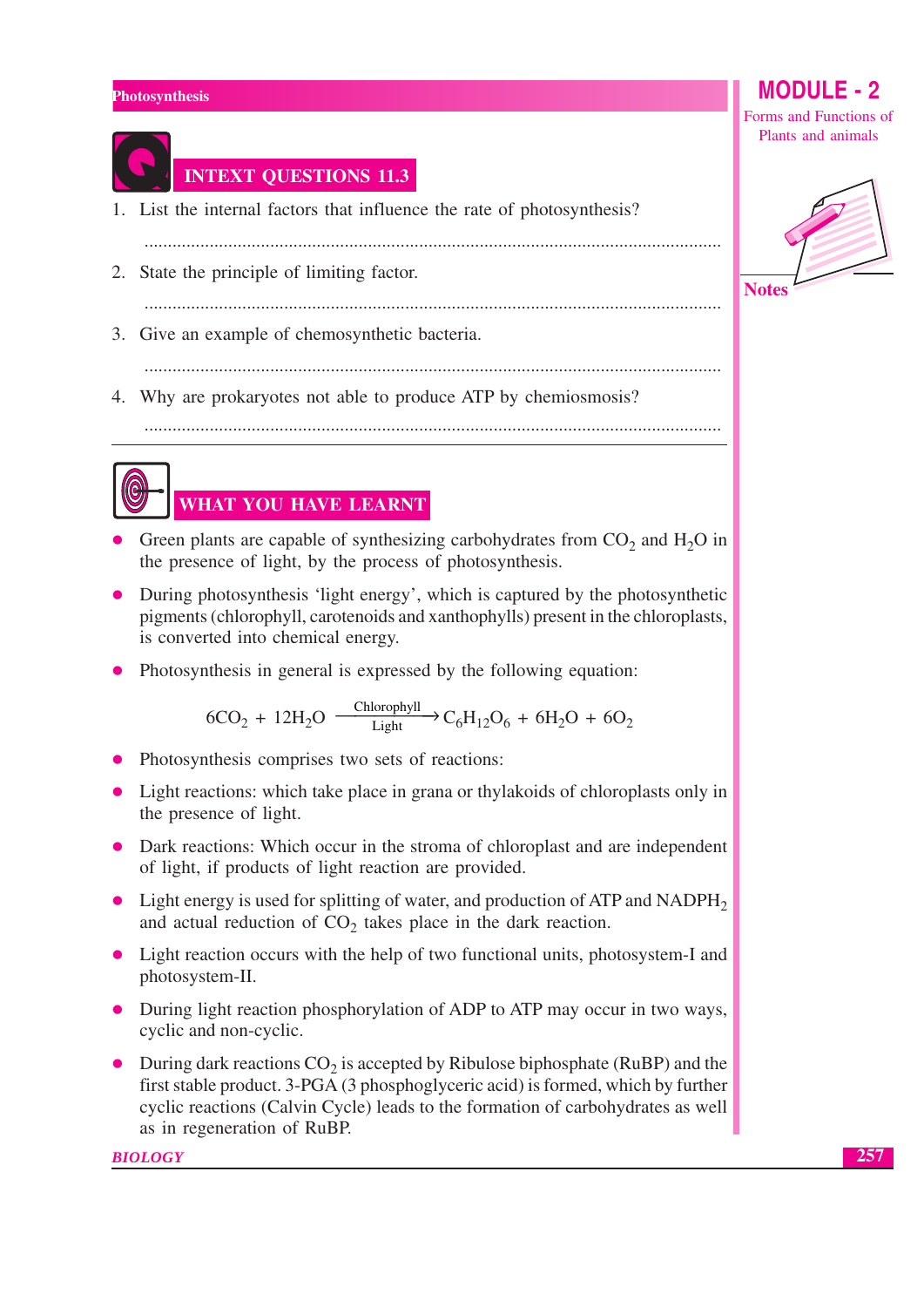Forms and Functions of Plants and animals



In  $C_4$  plants like maize, jawar, bajra, the primary acceptor of  $CO_2$  is in mesophyll  $\bullet$ cells and the first detectable product of dark reaction is oxaloacetic acid (OAA), whereas in the bundle sheath cells  $CO<sub>2</sub>$  fixation occurs through. Calvin cycle.

- Occurrence of dimorphic chloroplasts in  $C_4$  plants is known as "Kranz anatomy" and is characterized by the presence of a sheath of parenchyma cells around a vascular bundle (bundle sheath). Cells of this sheath have larger chloroplasts which lack grana and are filled with starch grains. In contrast mesophyll cells contain chloroplasts which are smaller but have well developed grana.
- Rate of photosynthesis is influenced by (i) environmental factors such as light, temperature, carbon dioxide concentration and water, and (ii) internal factors which include age of leaf, chlorophyll content and leaf anatomy.

## **A SUMMARY OF PHOTOSYNTHESIS**



| Light-dependent stage |                                                                                                                                                                                                                                  | Light independent stage |                                                                                                                                                                                                                                             |
|-----------------------|----------------------------------------------------------------------------------------------------------------------------------------------------------------------------------------------------------------------------------|-------------------------|---------------------------------------------------------------------------------------------------------------------------------------------------------------------------------------------------------------------------------------------|
|                       | occurs in the thylakoid membranes<br>of the grana                                                                                                                                                                                |                         | occurs in the stroma                                                                                                                                                                                                                        |
|                       | largely a photochemical change,<br>requiring light energy                                                                                                                                                                        |                         | a series of biochemical changes, each<br>reaction catalysed by an enzyme                                                                                                                                                                    |
|                       | light energy is converted to chemical<br>energy in the form of ATP and NADPH <sub>2</sub> ;<br>water is split into hydrogen and oxygen;<br>hydrogen is combined in NADPH <sub>2</sub> ;<br>oxygen gas is released as a byproduct |                         | carbon dioxide is converted to compounds<br>such as carbohydrates (with the help of chemical<br>energy of ATP and NADPH <sub>2</sub> ); the reactions<br>of the light-independent stage are known<br>as the Calvin cycle and $C_4$ -pathway |
|                       | chlorophylls are grouped together in<br>units of about 300 molecules (known as<br>photosystems); two types exist,<br>photosystems I and II                                                                                       |                         | carbon dioxide is combined with ribulose<br>bisphosphate (the acceptor substance) and<br>the product splits instantly into two<br>molecules of glycerate 3-phosphate (GP,<br>the first product of photosynthesis) in $C_3$ -plants          |
|                       | light energy absorbed by the photo-<br>systems causes electrons from chlorophyll<br>to be raised to a high energy level and<br>to pass to $NADPH_2$ ; ATP is generated;<br>water is split and provides the electrons             |                         | $CO2$ is reduced with the help of RuBP and<br>Rubisco to a three-carbon sugar, triose phosphate;<br>then, in a series of reactions, the acceptor<br>molecule is regenerated and sugars, starch and<br>other substances are formed from      |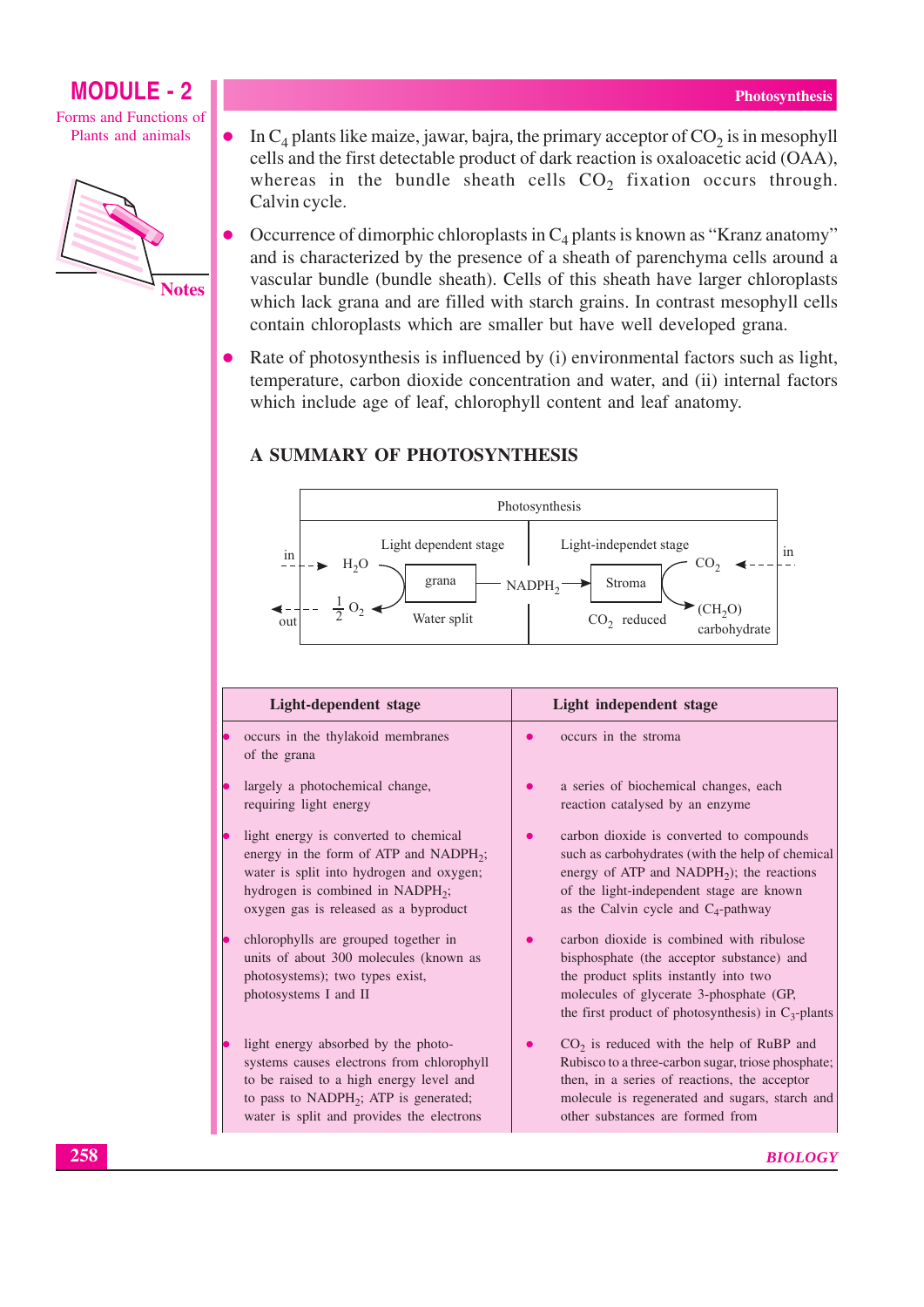



- $1.$ Describe briefly the process of photosynthesis.
- Write short notes on (i) Ultrastructure of chloroplast and (ii) Pigments involved 2. in photosynthesis.
- 3. What are accessory pigments? Why they are called so?
- 4. Mention path of electrons in the light reaction of photosynthesis.
- 5. What do you understand by photophosphorylation.
- 6. Discuss photolysis of water and its significance.
- 7. Describe the reactions occurring during dark reaction of photosynthesis.
- 8. Differentiate between  $C_3$  and  $C_4$  plants.
- 9. Differentiate between PSI and PSII.
- 10. What are the products of light reactions. What is the fate of these products?

### **BIOLOGY**

**MODULE - 2** 

Forms and Functions of Plants and animals

**Notes**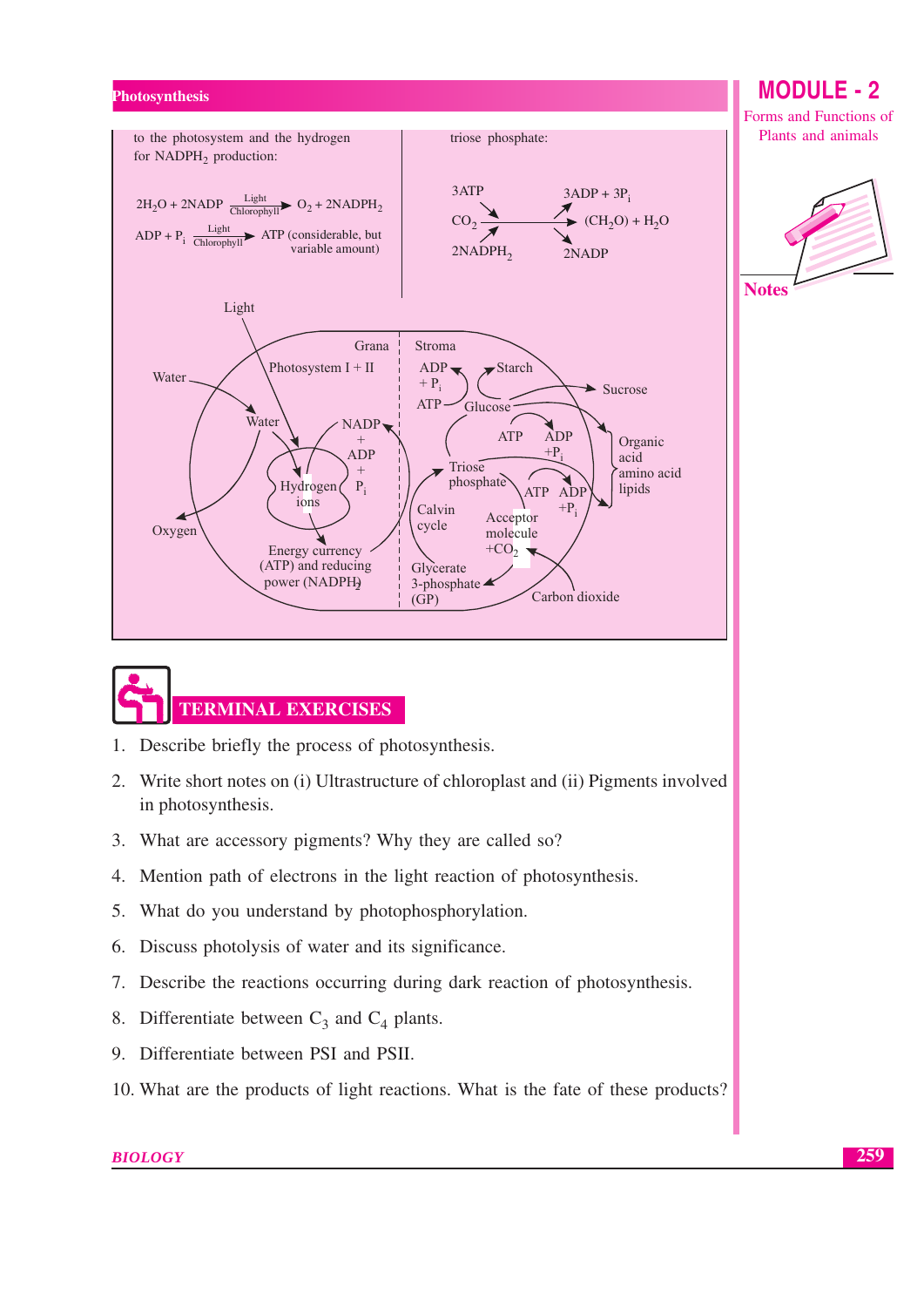## **MODULE - 2** Forms and Functions of

Plants and animals

**Notes** 

- 11. Why is cyclic photophosphorylation called so?
- 12. What is Kranz anatomy?
- 13. Name the two carboxylase enzymes in  $C_4$  cycle.
- 14. What are chemosynthetic autotrophs?
- 15. How does  $CO<sub>2</sub>$  concentration affect the rate of photosynthesis?
- 16. What is the effect of excess of oxyvgen on the rate of photosynthesis?
- 17. Whether light absorbed by green plants, on global basis is limiting factor for photosynthesis or not! Explain

## **ANSWERS TO INTEXT QUESTIONS**

11.1 1.  $(i)$ It is the process by which green plants produce food (carbohydrates) from simple substances like  $CO<sub>2</sub>$  and water in presence of sun light and chlorophyll.

(ii) 
$$
6CO_2 + 12H_2O \xrightarrow{\text{Chlorophyll}} C_6H_{12}O_6 + 6H_2O + 6O_2
$$

- 2.  $(i)$ Chlorophylls and carotenoids.
	- Carotenoids and chlorophyll b  $(ii)$
- $3. (i)$ Absorb it and then convert it into chemical energy.
	- Chlorophyll a and b  $(ii)$
- Minimum in green and yellow light and maximum in blue and red 4.  $(i)$ light.
	- light energy; chemical energy  $(ii)$
- 5. From photolysis of water in PSII
- 1. NADP acts as an electron acceptor and  $H<sup>+</sup>$  acceptor and finally, it gets 11.2 reduced to  $NADPH_2$ .
	- 2. It is called dark reaction because it can occur independent of light i.e. can occur both in light and in dark.
	- Rubisco is a part of  $C_3$  cycle and combines with  $CO_2$  to produce  $3. (i)$ a  $C_3$  compound called PGA.
		- PEPCo is a part of  $C_4$  path way and combines with  $CO_2$  to form  $(ii)$ a  $C_4$  compound called OAA.